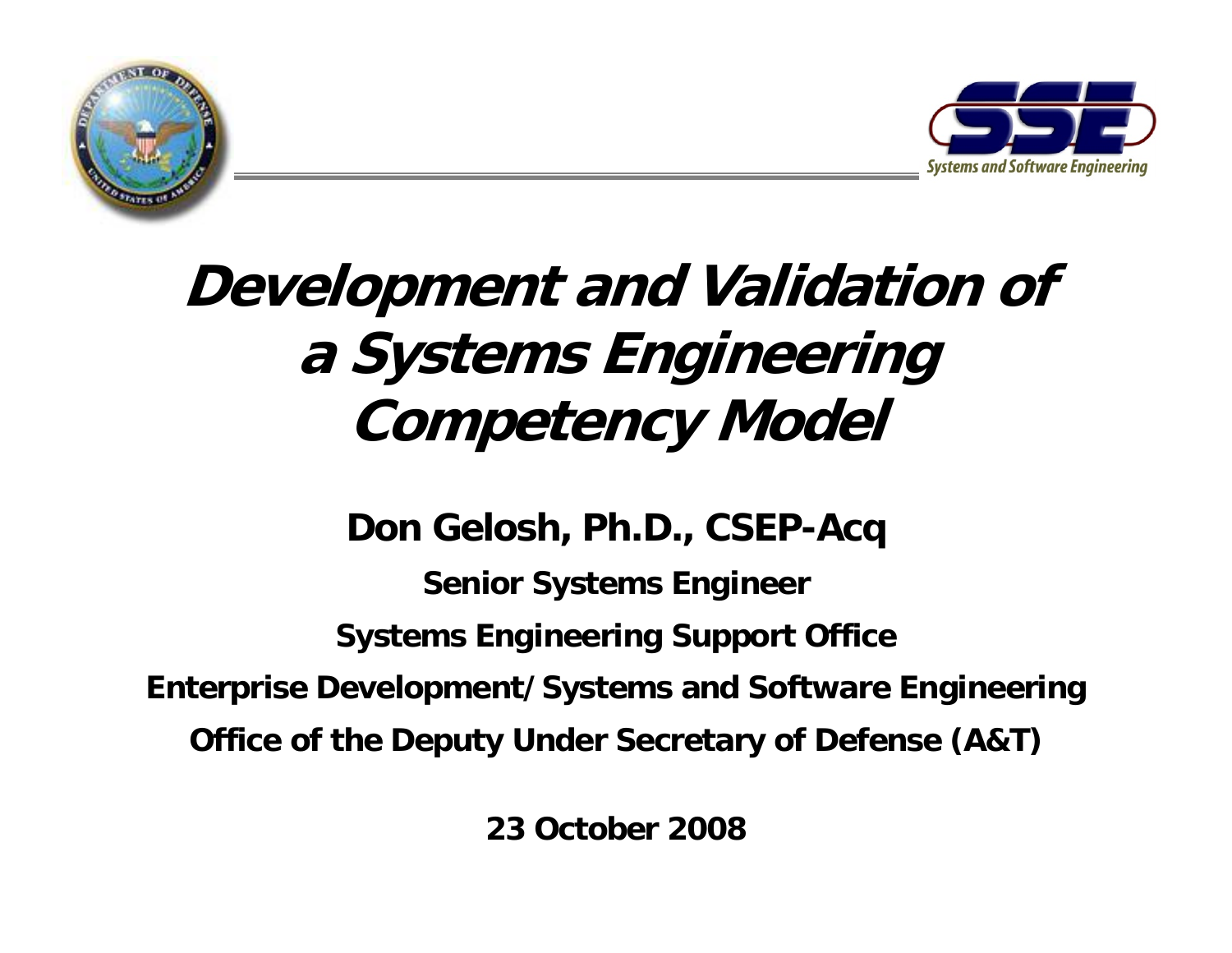





- *Why Competency Management?*
- *Senior Leadership Support*
- *Competency Management Process*
- *Proposed Next Steps*
- *Summary*

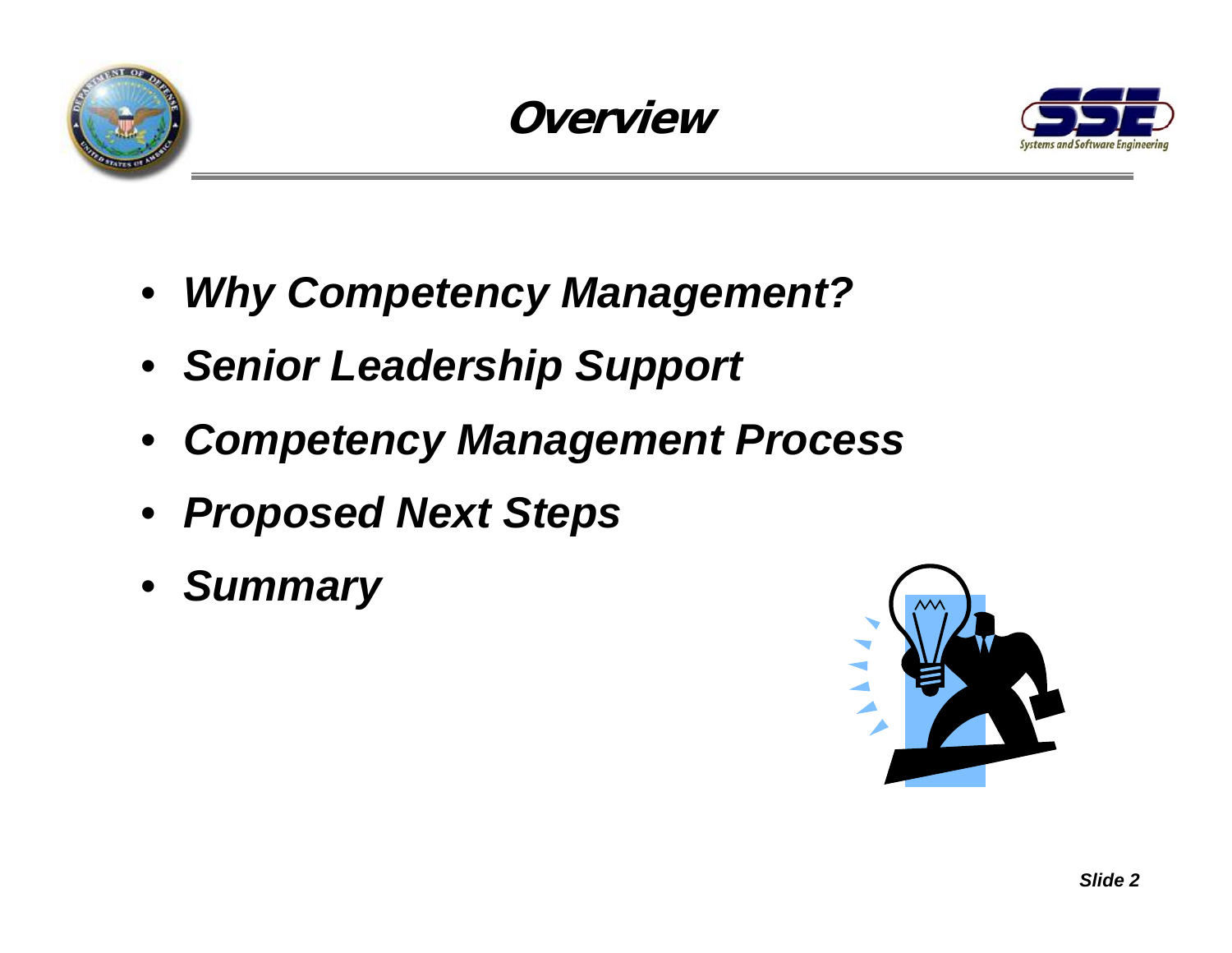



**Competencies are observable, measurable patterns of knowledge, skills, abilities, behaviors and other characteristics that an individual needs to perform work roles or occupational functions successfully.**

**Competency management helps:**

- **Assess and refine the requisite competencies within the current workforce**
- **Develop appropriate strategies to shape the skill sets and capabilities needed by the future workforce**
- – **Identify overall capabilities we need to execute the acquisition mission**
- –**Evaluate which competencies are mission critical and highest priority**
- – **Develop solutions that will help us mitigate risk and respond to the challenges**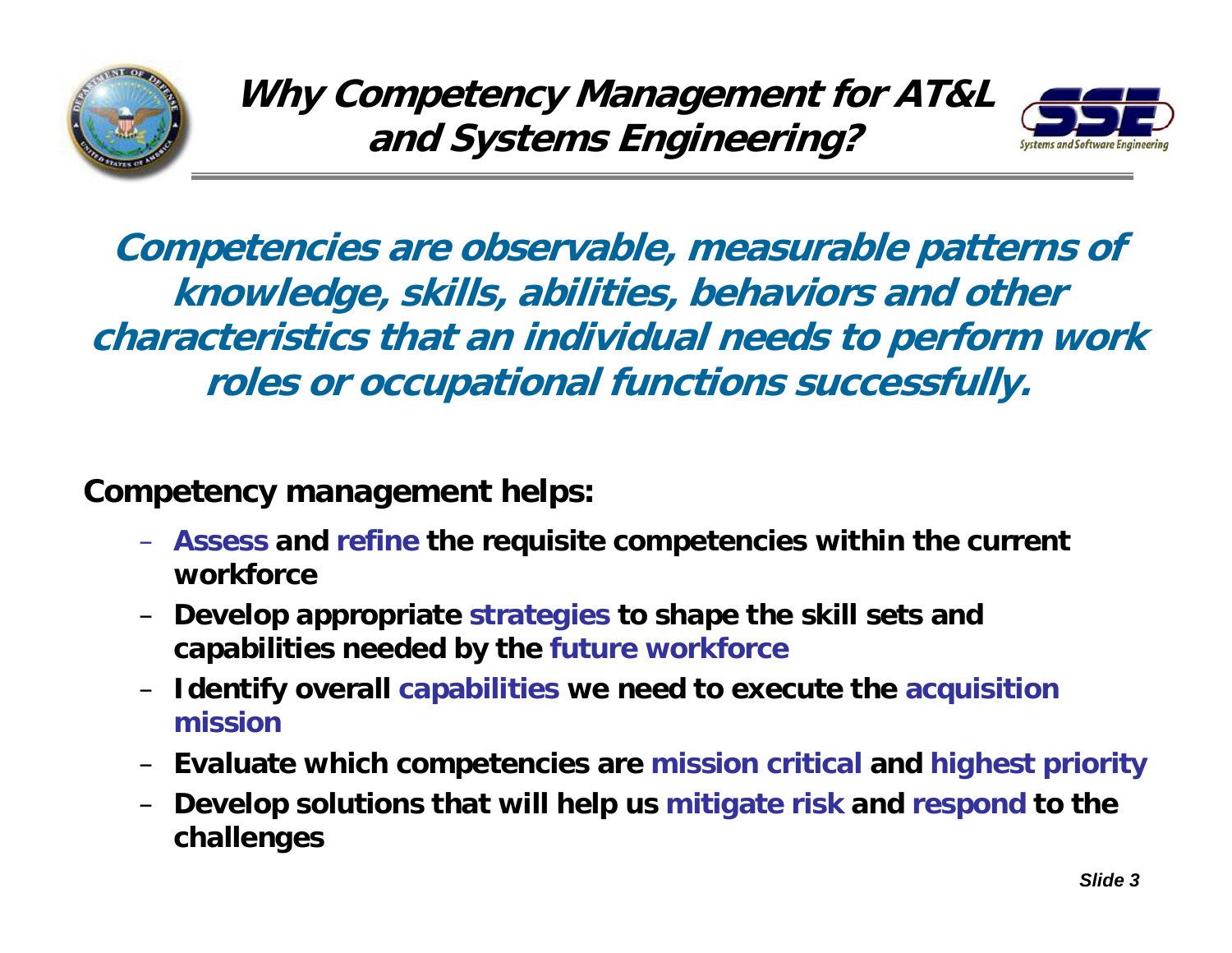

# **Competency Model Applications**



#### **High(er)-Performing Workforce**

- Improved engagement of workforce to successful performance" support resources (that make a difference)
- Better migration of Best Practices

| <b>Human</b>                                                          | Learning                                                                                              |  |  |  |
|-----------------------------------------------------------------------|-------------------------------------------------------------------------------------------------------|--|--|--|
| <b>Resources</b>                                                      | <b>Management</b>                                                                                     |  |  |  |
| <b>System</b>                                                         | <b>System</b>                                                                                         |  |  |  |
| 'N AL<br>HR-XML<br>HR-XML<br><b>HR-XML</b><br><b>HR-XML</b><br>HR-XML | $HD_XM$<br>HR-XM<br><b>IR-XML</b><br>IR-XML<br><b>Competency</b><br>HR-XML<br><b>Models</b><br>HR-XMI |  |  |  |
| HR-XMI HR-XMI                                                         | HR-XML                                                                                                |  |  |  |
| <b>Performance</b>                                                    | Learning                                                                                              |  |  |  |
| <b>Management</b>                                                     | <b>Content</b>                                                                                        |  |  |  |
| <b>System</b>                                                         | <b>System</b>                                                                                         |  |  |  |

#### **Development & Career Planning**

- **Enhance Individual Development**
- •Enhance Organization Development

#### **Improved Gap Assessment ROI**

- Assess proficiency AND
- Assess Mission Criticality,
- Frequency, and Difficulty
- Migrate best practices & tools for successful performance

#### **Strategic Workforce Planning**

- Strategic p anning enabler for leaders
- Enhanced Management of **Mission Critical Competencies**
- Deliberate, >arlier "change management"
- Information for tactical resource decisions

#### **Recruiting & Selection**

- Improve identification of key behaviors contributing to successful performance
- Improve the "Benefits Package" story "World-class tools for your development and success"

### **Agile Mission Support**

- Enables tactical, agile targeting of resources to achieve desired capability
- $\bullet$  Enables improved organization $\pi$ l refinements to align the skills with mission needs

#### **Improved Learning/Training**

- Improved alignment of training to "successful perform ance" needs
- Improved training in restment
- Enables 21st Century Training Framework (Core Plus)

#### **Succession Planning**

- Identify expected critical vacancies
- Identify employees & candidate gaps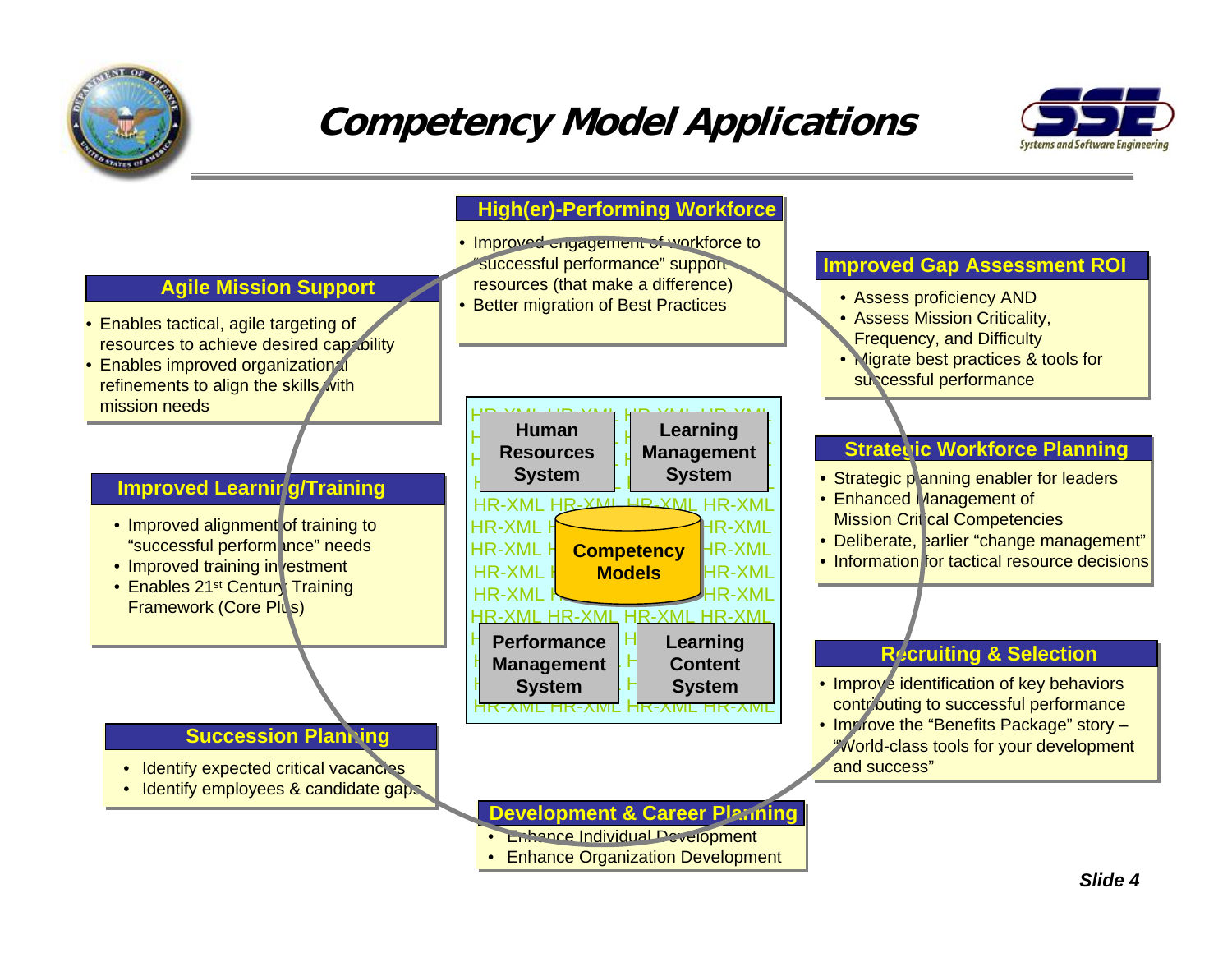

## **Senior Leadership Support is Critical!!! Critical!!!**



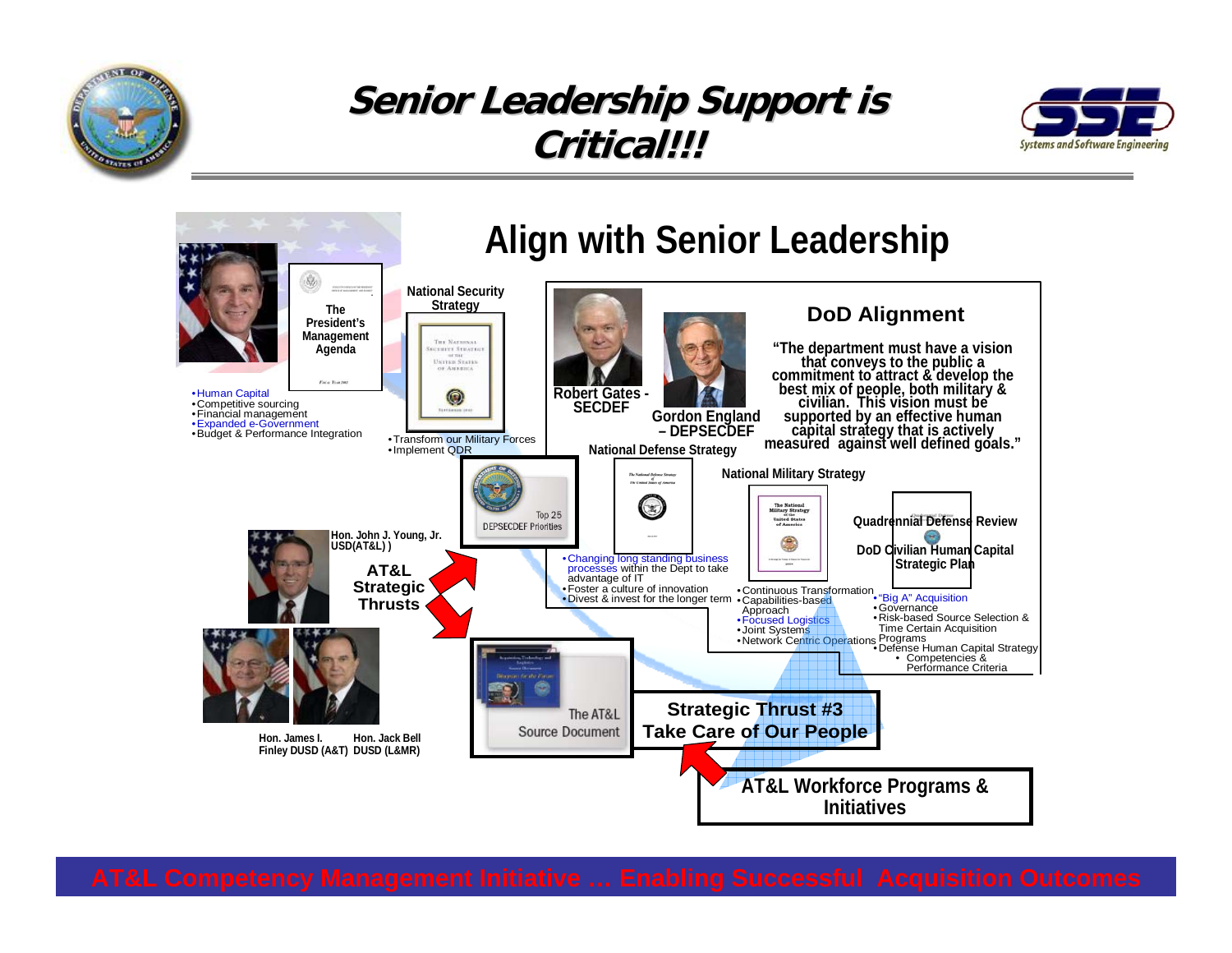

## **AT&L Competency Management Process**



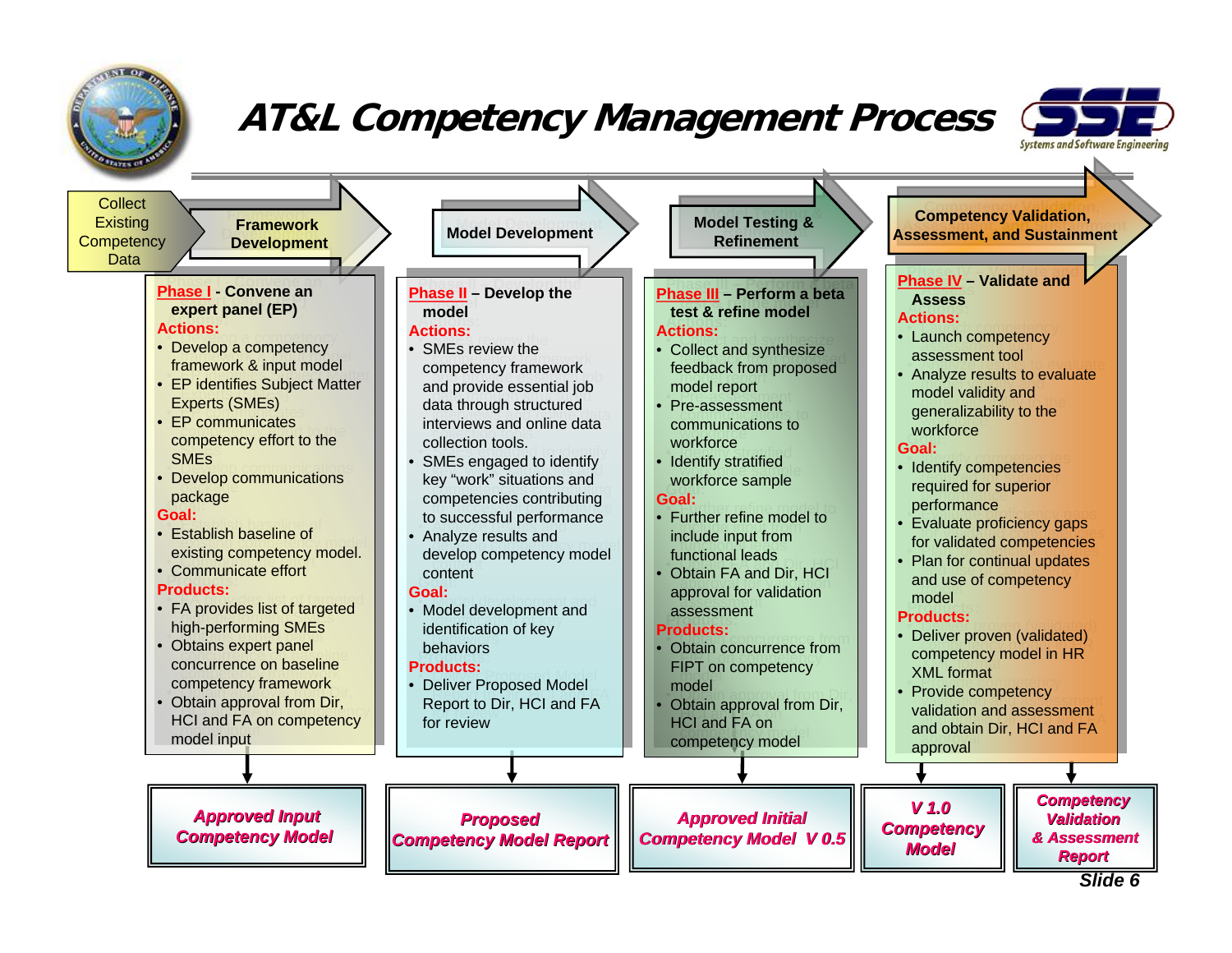

## **Phase I: Expert Panel and Competency Model Framework Development**



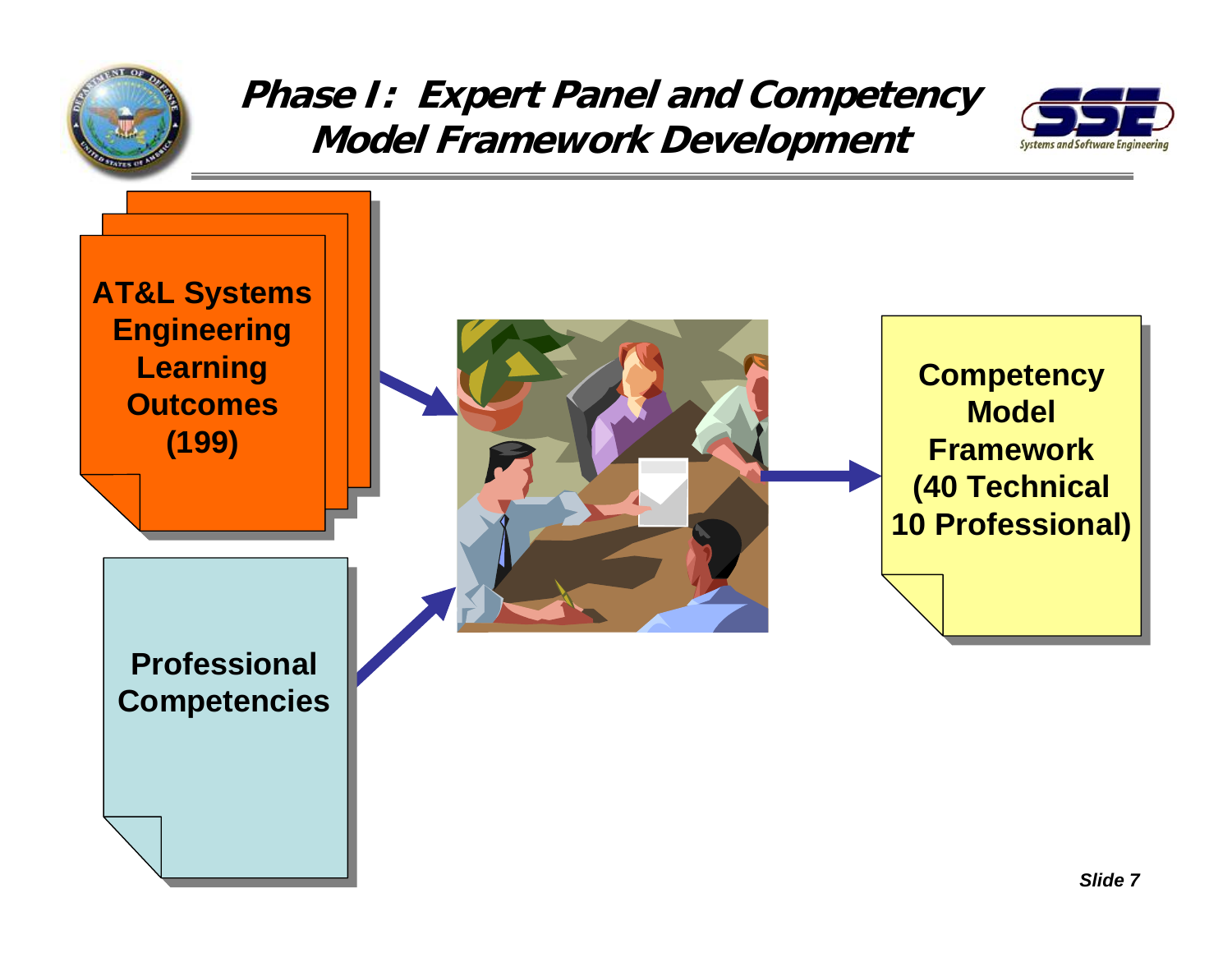



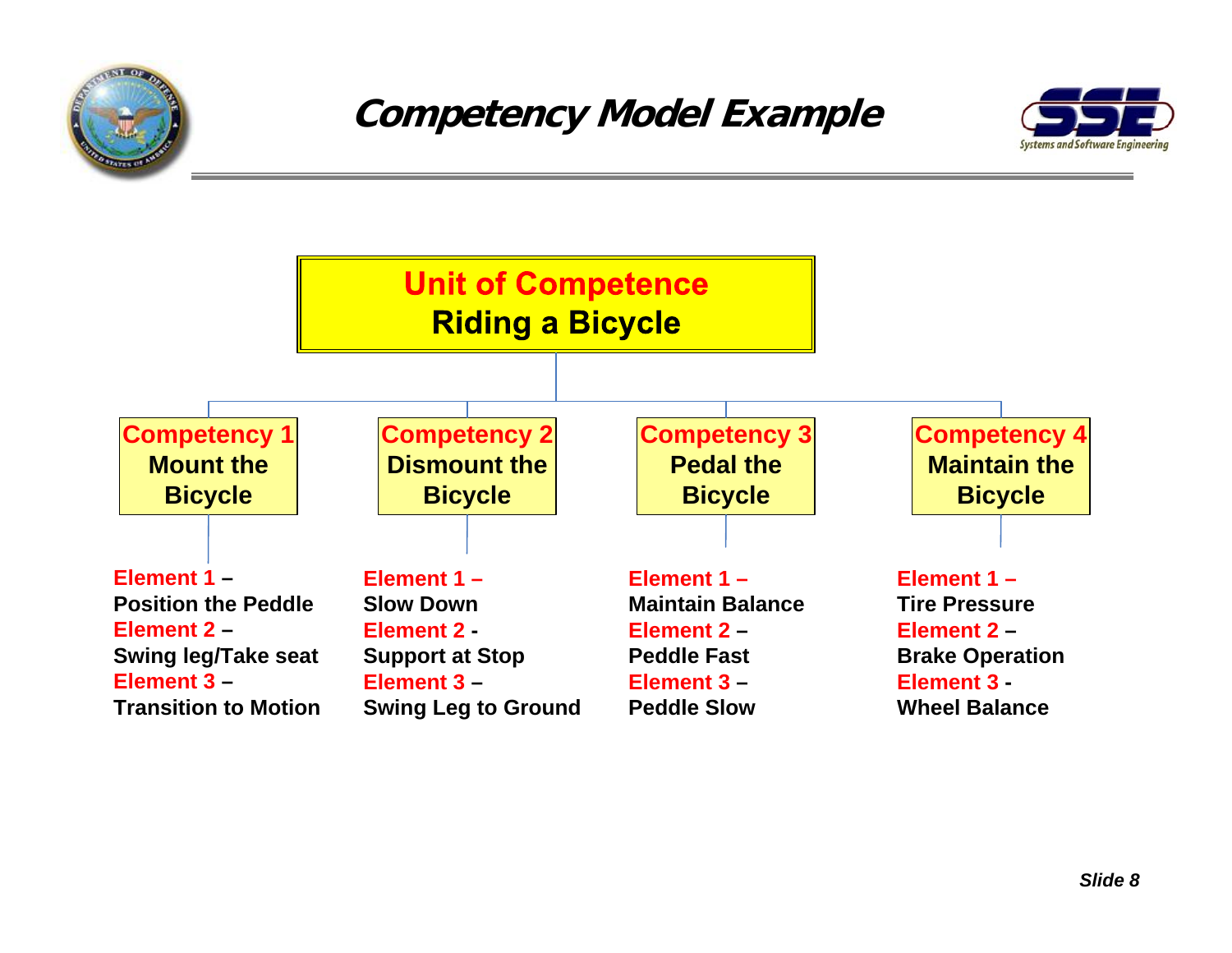



| <b>Technical Competencies</b> |                                                           |                             |                                      |                    |    |                                        |  |  |  |
|-------------------------------|-----------------------------------------------------------|-----------------------------|--------------------------------------|--------------------|----|----------------------------------------|--|--|--|
| Analytical                    |                                                           | <b>Technical Management</b> |                                      | General            |    |                                        |  |  |  |
|                               | SE Tools & Techniques Design Considerations               |                             | Technical Management Processes       | Total Systems View |    |                                        |  |  |  |
|                               | Technical Basis for Cost                                  | 21                          | <b>Decision Analysis</b>             | 36                 |    | Acquisition                            |  |  |  |
| 2                             | <b>Systems Engineering Plans</b>                          | $\overline{22}$             | <b>Technical Planning</b>            | $\overline{37}$    |    | <b>IPPD</b>                            |  |  |  |
| з                             | <b>Work Breakdown Structure</b>                           | 23                          | <b>Technical Assessment</b>          | 38                 |    | Leadership                             |  |  |  |
| 4                             | Value Engineering                                         | 24                          | <b>Requirements Management</b>       | $\overline{39}$    |    | International Acquisition              |  |  |  |
| 5                             | Technical Performance Measurement                         | $\overline{25}$             | <b>Risk Management</b>               | 40                 |    | <b>Professional Ethics</b>             |  |  |  |
| 6                             | <b>Trade Studies</b>                                      | 26                          | <b>Configuration Management</b>      |                    |    |                                        |  |  |  |
| 7                             | <b>Modeling and Simulation</b>                            | $\overline{27}$             | Technical Data Management            |                    |    |                                        |  |  |  |
| 8                             | <b>Failure, Modes, Effects &amp; Criticality Analysis</b> | $\overline{28}$             | <b>Interface Management</b>          |                    |    |                                        |  |  |  |
| 9                             | <b>Requirements Traceability Matrix</b>                   | $\overline{29}$             | <b>Technical Data Packages</b>       |                    |    | <b>Professional Competencies</b>       |  |  |  |
| 10                            | <b>Safety Analysis</b>                                    | $\overline{30}$             | <b>Specifications</b>                |                    |    |                                        |  |  |  |
|                               | <b>SE Design Considerations</b>                           | $\overline{31}$             | <b>Earned Value Management</b>       |                    | 41 | Communication                          |  |  |  |
| 12                            | <b>Requirements Development</b>                           | 32                          | <b>IMP/IMS</b>                       |                    | 42 | <b>Analytical Skills</b>               |  |  |  |
| 13                            | Logical Analysis                                          | $\overline{33}$             | <b>Technical Reviews</b>             |                    | 43 | <b>Decision Making</b>                 |  |  |  |
| 14                            | <b>Design Solution</b>                                    | $\overline{34}$             | <b>Software Engineering</b>          |                    | 44 | <b>Problem Solving</b>                 |  |  |  |
| 15                            | Implementation                                            | $\overline{35}$             | <b>Systems Engineering by Phases</b> |                    | 45 | Technology Management                  |  |  |  |
| 16                            | Integration                                               |                             |                                      |                    | 46 | Team Building                          |  |  |  |
| 17                            | Verification                                              |                             |                                      |                    | 47 | <b>Influencing and Negotiating</b>     |  |  |  |
| 18                            | Validation                                                |                             |                                      |                    | 48 | <b>Interpersonal Skills</b>            |  |  |  |
| 19                            | Transition                                                |                             |                                      |                    | 49 | <b>Strategic Thinking</b>              |  |  |  |
| 20                            | <b>System Assurance</b>                                   |                             |                                      |                    | 50 | <b>Understanding Attributes of</b>     |  |  |  |
|                               |                                                           |                             |                                      |                    |    | <b>Evidence and Rational Decisions</b> |  |  |  |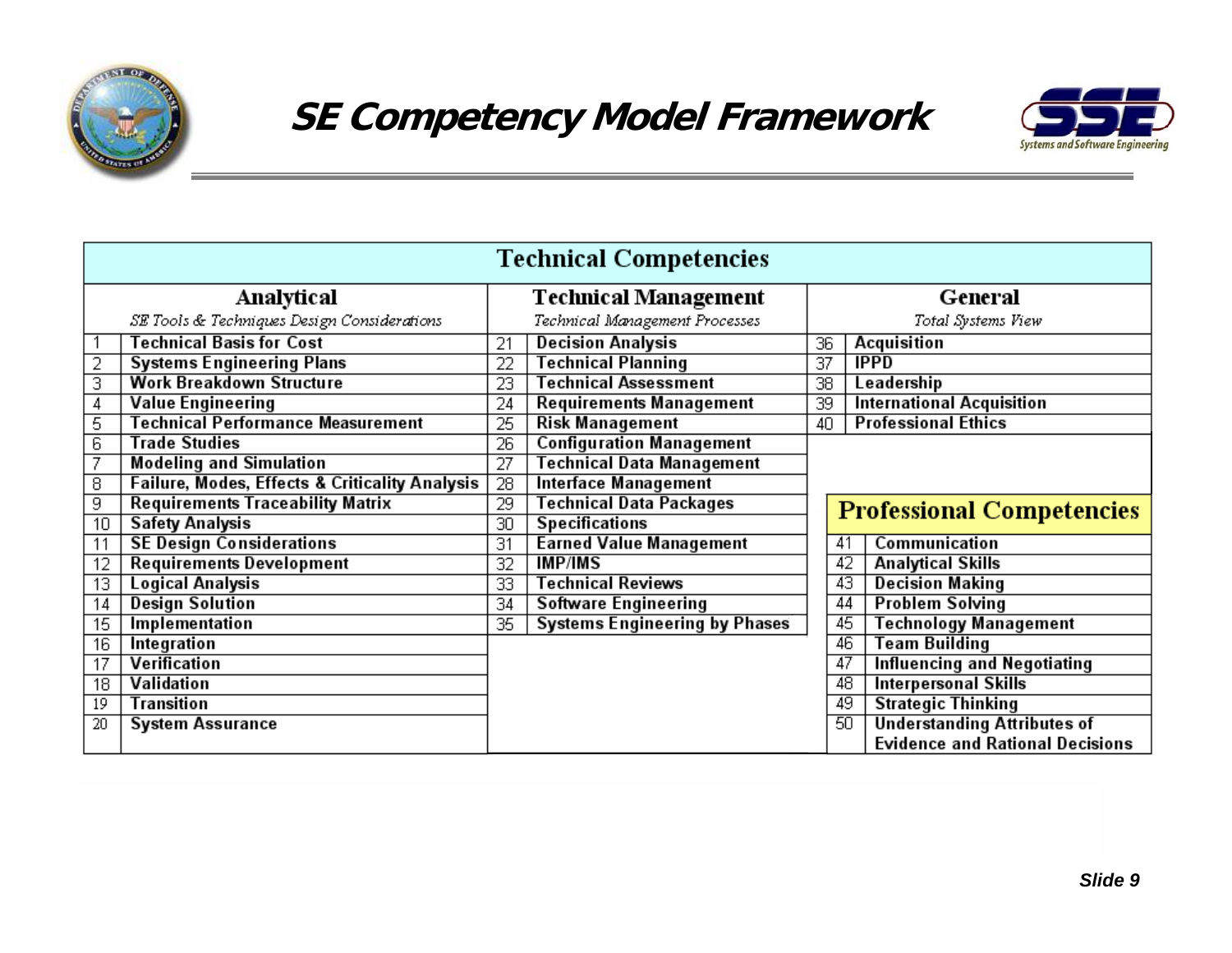

## **SE Competency Model Examples**



| Unit of<br><b>Competence</b> | <b>Competency</b>                | <b>Elements</b>                                                                                                                                                                                                                       | <b>Knowledge Items</b>                                                            |
|------------------------------|----------------------------------|---------------------------------------------------------------------------------------------------------------------------------------------------------------------------------------------------------------------------------------|-----------------------------------------------------------------------------------|
| #1 Analytical                | <b>Technical Basis for Cost</b>  | Apply knowledge of cost drivers to<br>develop cost estimates and program<br>budgets that reflect program phase<br>requirements and best practices.                                                                                    | Knowledge of cost drivers and<br>cost estimating techniques and<br>best practices |
| #1 Analytical                | <b>Systems Engineering Plans</b> | Identify the proper points within a<br>program's lifecycle to generate a Systems<br><b>Engineering Plan (SEP) that describes the</b><br>program's SE processes, resources,<br>metrics, and technical review process.                  | Knowledge of SEP preparaton<br>guidance                                           |
| #1 Analytical                | <b>Requirements Development</b>  | <b>Apply the Requirements Development</b><br>process to translate inputs from relevant<br>stakeholders into technical requirements.                                                                                                   | Knowledge of requirements<br>management tools                                     |
| #1 Analytical                | <b>Verification</b>              | Apply the Verification process to confirm<br>that the system element meets the design<br>specifications as defined in the functional,<br>allocated, and product baselines and to<br>answer the question: 'Did you build it<br>right?' | Knowledge of verification (test<br>and evaluation) techniques                     |
| #1 Analytical                | <b>Validation</b>                | Apply the Validation process to test the<br>performance of systems within their<br>intended operational environment and to<br>answer the question 'Did you build the<br>right thing?'                                                 | Knowledge of validation<br>(operational test and evaluation)<br>techniques        |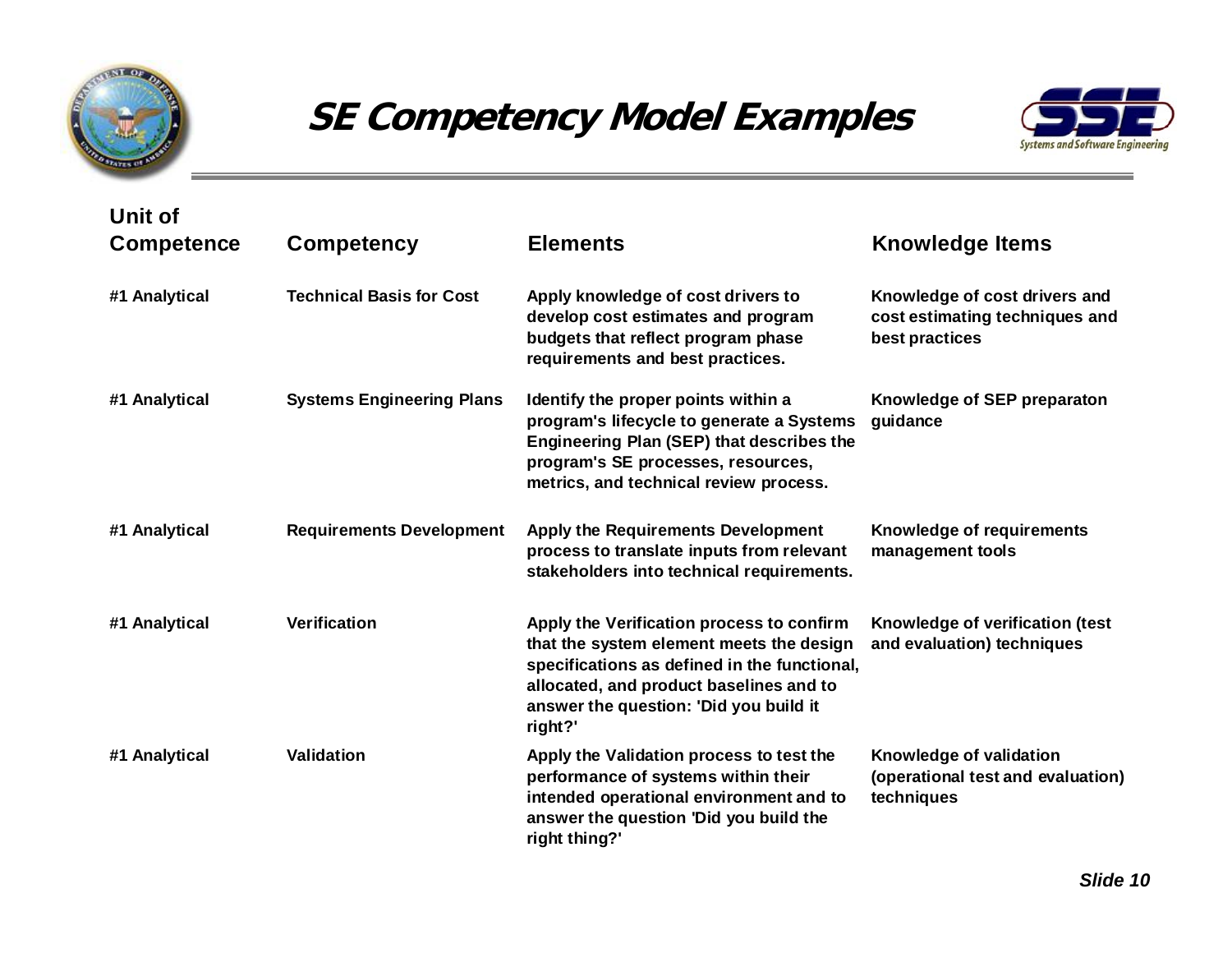





- **SMEs review the competency model framework and provide essential job data through an online data collection tool.**
- **SMEs can add/delete competencies and associated elements and knowledge items.**
- **SMEs must identify at least two key "work" situations and associated competencies that contribute to successful performance.**
- **Results are analyzed and used to develop a complete competency model.**

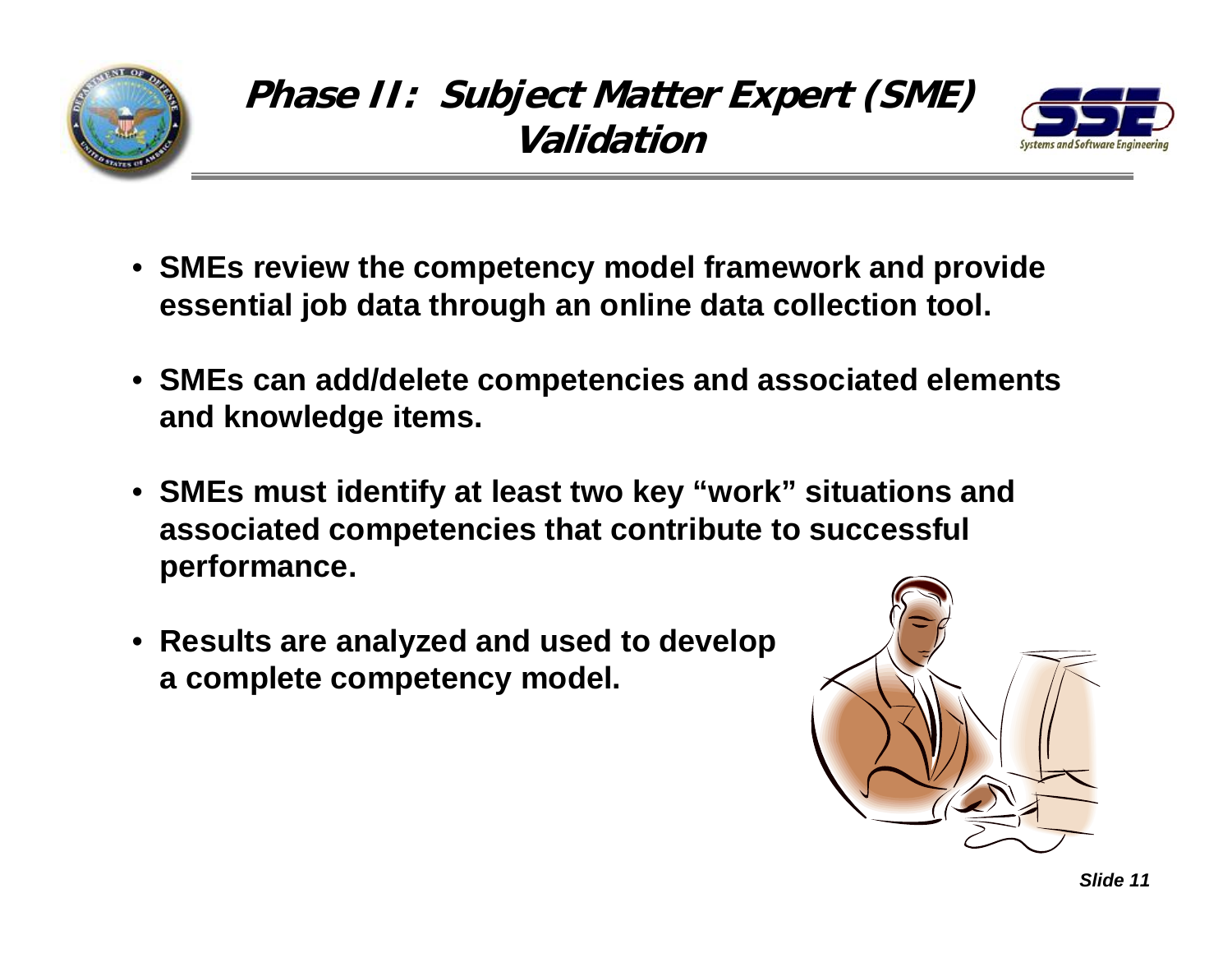

## **SME Competency Review**



#### 0 0 200 0 x 0 8 2 2 D 1

#### Unit of Competence #1 Analytical

Includes the analytical and technical processes of systems engineering with a full understanding of tools and techniques and all design considerations.

| <b>Competency Element</b>                                                                                                                                                                                                                                                                                                                                                                                    | Frequency                                                                                                                                                                                                                                             | Importance                                                                                                                           | <b>Level First Used</b>                                                       |  |  |
|--------------------------------------------------------------------------------------------------------------------------------------------------------------------------------------------------------------------------------------------------------------------------------------------------------------------------------------------------------------------------------------------------------------|-------------------------------------------------------------------------------------------------------------------------------------------------------------------------------------------------------------------------------------------------------|--------------------------------------------------------------------------------------------------------------------------------------|-------------------------------------------------------------------------------|--|--|
| Technical Basis for Cost - Element 1. Apply<br>knowledge of cost drivers to develop cost<br>estimates and program budgets that reflect<br>program phase requirements and best<br>practices.                                                                                                                                                                                                                  | O 1 Never<br>◯ 1 Not Important<br>O 2 Sometimes<br>O 2 Less Important<br>O <sub>3</sub> Often<br>O 3 Moderately Important<br>$\circ$ 4 Frequently<br>$O$ 4 Important<br>○ 5 Very Frequently<br>○ 5 Very Important<br>N/A<br>N/A<br>$\circ$<br>$\circ$ |                                                                                                                                      | O 1 Entry Level<br>O 2 Mid-Level<br>O 3 Expert/Senior Level<br>N/A<br>$\circ$ |  |  |
| Systems Engineering Plans - Element 1 of<br>3 - Element 2. Identify the proper points<br>within a program's lifecycle to generate a<br>Systems Engineering Plan (SEP) that<br>describes the program's SE processes,<br>resources, metrics, and technical review<br>process.                                                                                                                                  | O 1 Never<br>O 2 Sometimes<br>O 3 Often<br>$\circ$ 4 Frequently<br>○ 5 Very Frequently<br>N/A<br>$\circ$                                                                                                                                              | O 1 Not Important<br>$O$ 2 Less Important<br>○ 3 Moderately Important<br>$\circ$ 4 Important<br>○ 5 Very Important<br>N/A<br>$\circ$ | O 1 Entry Level<br>O 2 Mid-Level<br>○ 3 Expert/Senior Level<br>N/A<br>$\circ$ |  |  |
| Systems Engineering Plans - Element 2 of<br>3 - Element 3. Develop the critical contents<br>of a SEP including government and<br>contractor SE processes, the technical<br>baseline approach, program control tools,<br>and the role of SE to guide all technical<br>aspects of an acquisition program.                                                                                                      | O 1 Never<br>O 2 Sometimes<br>O 3 Often<br>O 4 Frequently<br>○ 5 Very Frequently<br>N/A<br>$\circ$                                                                                                                                                    | ○ 1 Not Important<br>O 2 Less Important<br>O 3 Moderately Important<br>$\circ$ 4 Important<br>○ 5 Very Important<br>N/A<br>$\circ$   | O 1 Entry Level<br>O 2 Mid-Level<br>O 3 Expert/Senior Level<br>N/A<br>$\circ$ |  |  |
| Systems Engineering Plans - Element 3 of<br>3 - Element 4. Determine what enterprise,<br>system and software architectures are<br>needed to reason about the system, to<br>inform recommendations and decisions<br>regarding software implementations in the<br>context of the system being acquired and to<br>allow effective communication across the<br>stakeholders throughout the system life<br>cycle. | O 1 Never<br>O 2 Sometimes<br>O 3 Often<br>O 4 Frequently<br>O 5 Very Frequently<br>N/A<br>$\circ$                                                                                                                                                    | ○ 1 Not Important<br>O 2 Less Important<br>O 3 Moderately Important<br>○ 4 Important<br>○ 5 Very Important<br>N/A<br>$\circ$         | O 1 Entry Level<br>O 2 Mid-Level<br>○ 3 Expert/Senior Level<br>N/A<br>$\circ$ |  |  |
| Work Breakdown Structure - Element 5.<br>Translate the system design (including all<br>products and services) into a Work<br>Breakdown Structure (WBS) to ensure that<br>all of the appropriate SE activities are<br>implemented.                                                                                                                                                                            | O 1 Never<br>O 2 Sometimes<br>O 3 Often<br>O 4 Frequently<br>○ 5 Very Frequently                                                                                                                                                                      | ○ 1 Not Important<br>O 2 Less Important<br>O 3 Moderately Important<br>$O$ 4 Important<br>○ 5 Very Important                         | O 1 Entry Level<br>O 2 Mid-Level<br>O 3 Expert/Senior Level<br>N/A<br>$\circ$ |  |  |

## **SMEs review each competency element and provide information on:**

- •**Frequency**
- •**Importance**
- •**Level First Used**

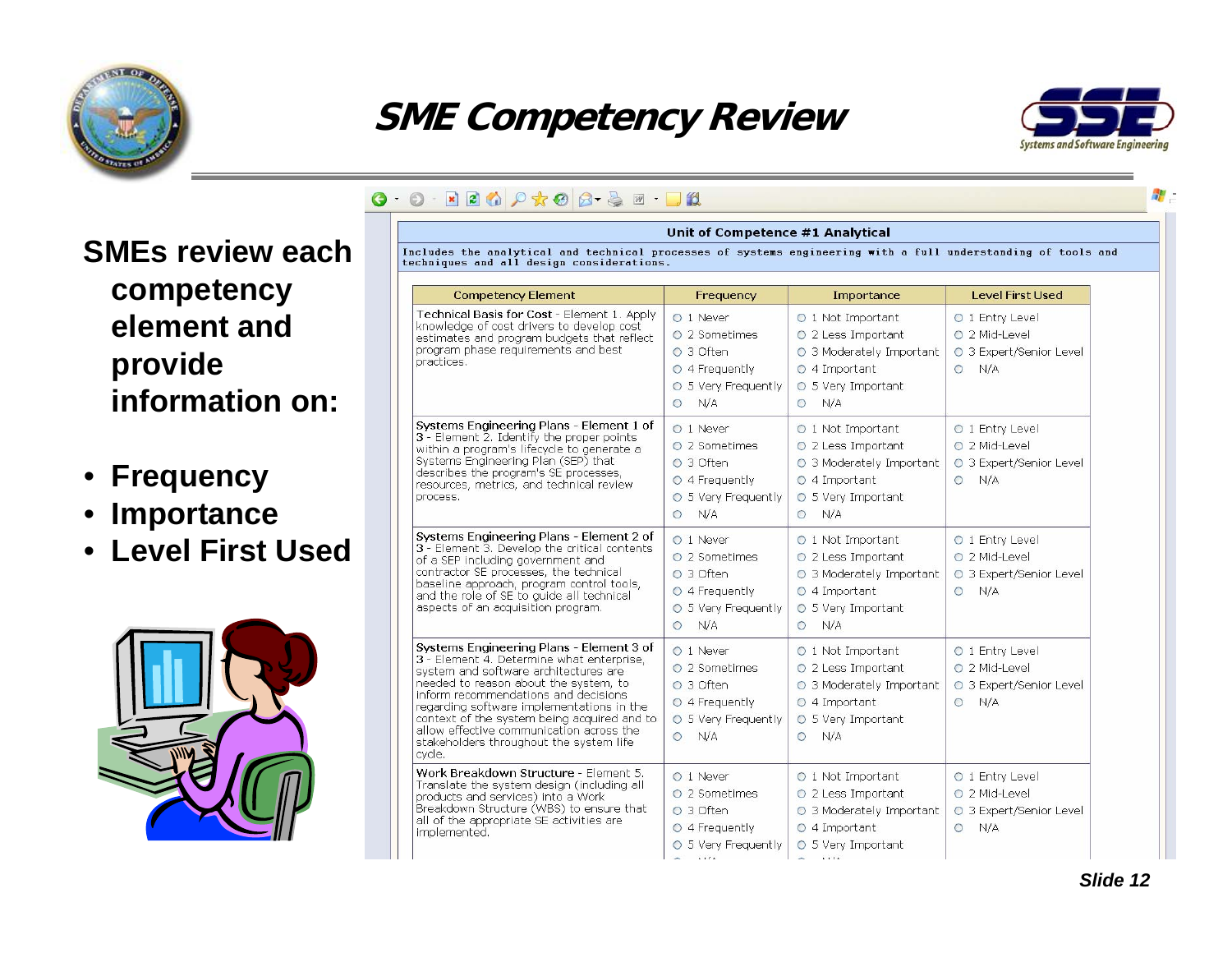



¾*Key Situations:* a method of data collection from subject matter experts regarding **"what it takes"** to perform effectively on your job.

¾Using the STARR Method of Description

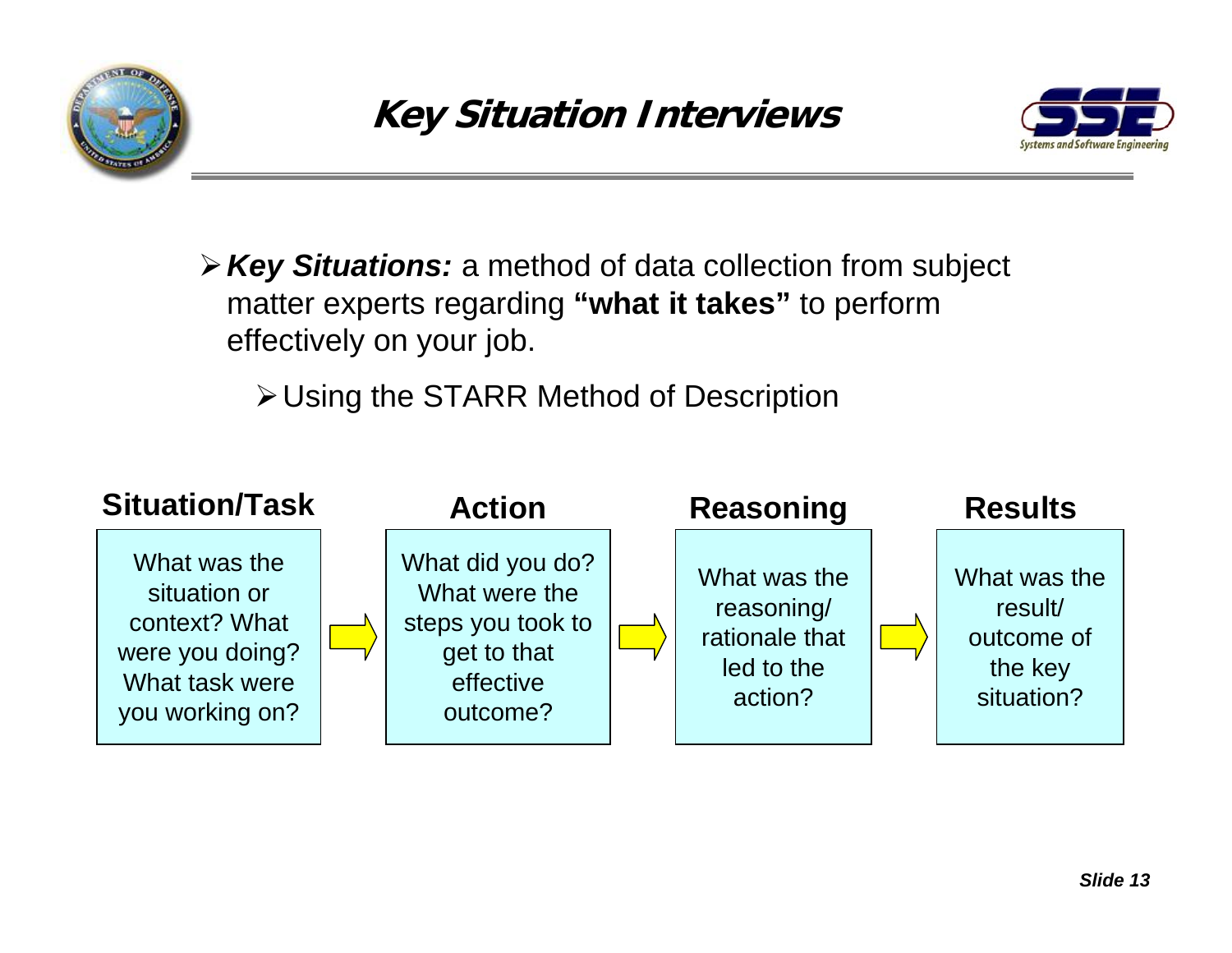



- **1. Do you identify yourself to others as a systems engineer?**
- **2. Do you have the appropriate resources to do your job?**
- **3. Are you allowed to apply new skills acquired through recent education and training to perform your job?**
- **4. Does your organizational culture encourage the application of new skills?**
- **5. Do you believe additional advanced or senior level training in systems engineering is needed?**
- **6. Have you received training associated with integrating software into warfare related systems?**
- **7. If you answered yes to Question 6, has this training provided you with an adequate understanding of potential issues associated with integrating software into warfare related systems?**
- **8. What do you see as the primary community wide SPRDE workforce capability challenge?**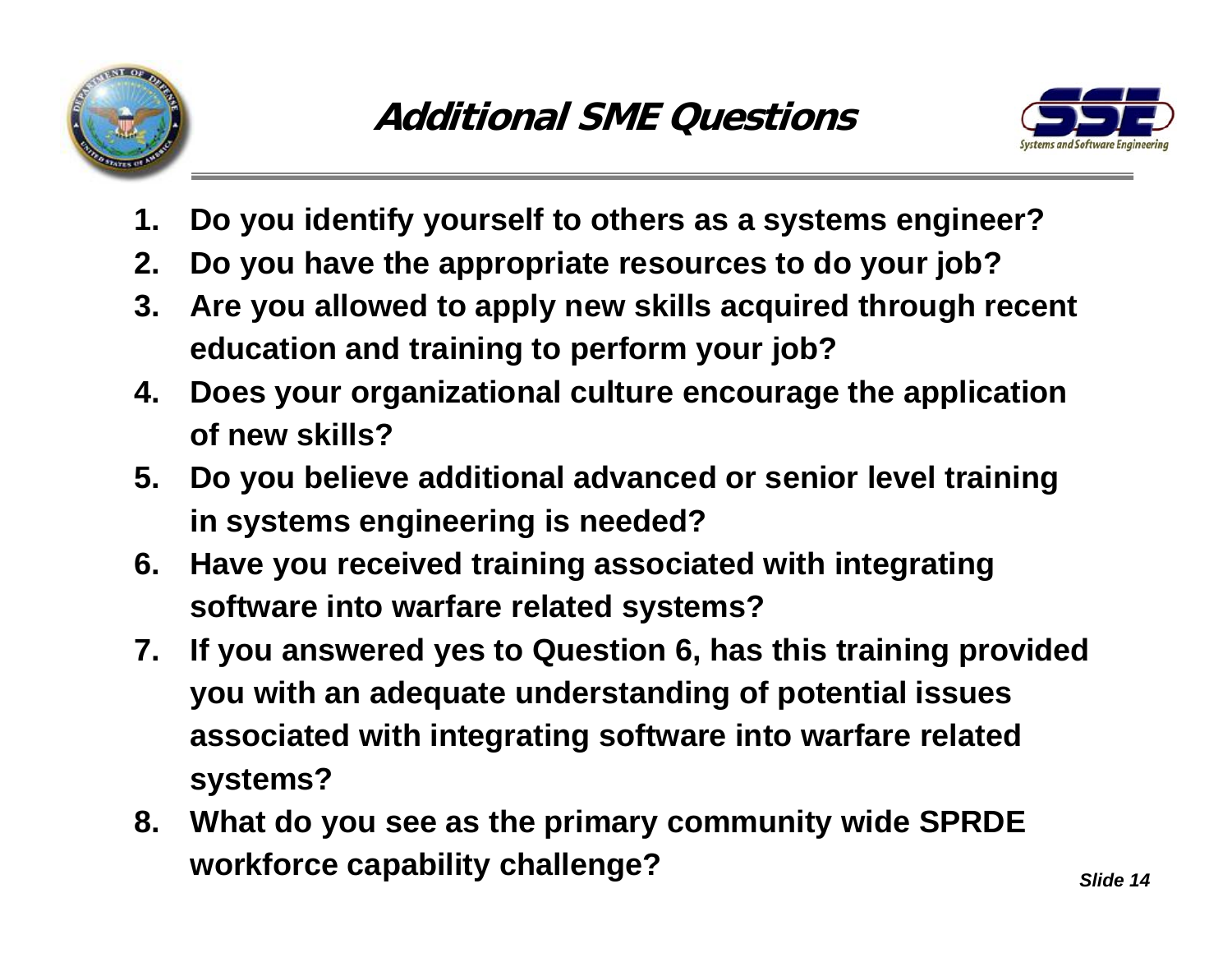



- **Collect and synthesize feedback, refine the model.**
- **Further refine model to include input from Expert Panel and functional leads.**
- **Send pre-assessment communications to workforce.**
- •**Identify stratified workforce sample.**

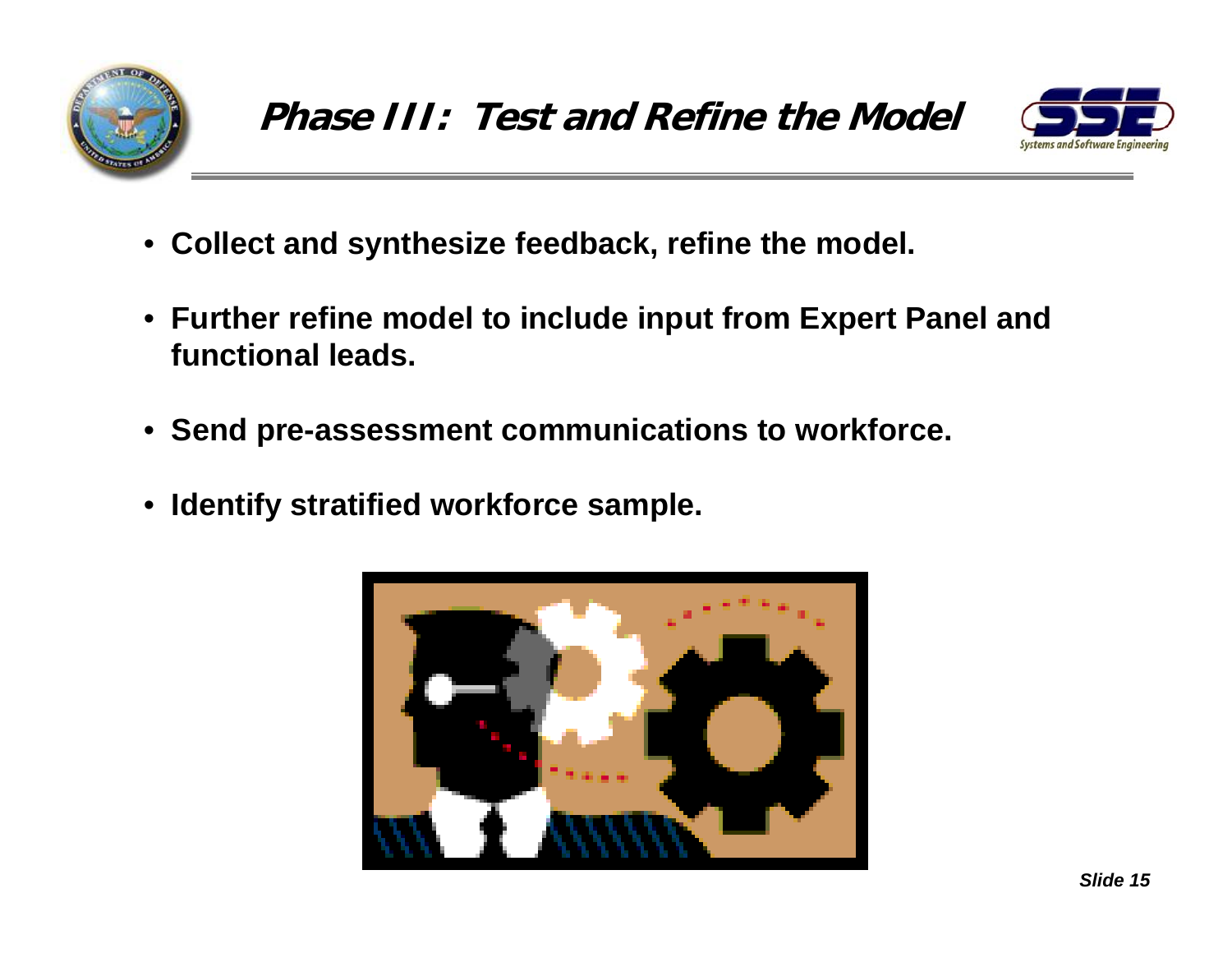



- **Launch competency assessment tool.**
- **Analyze results to evaluate model validity and general applicability to the workforce.**
- **Identify competencies required for superior performance.**
- **Evaluate proficiency gaps for validated competencies.**
- **Plan for continual updates and use of competency model.**

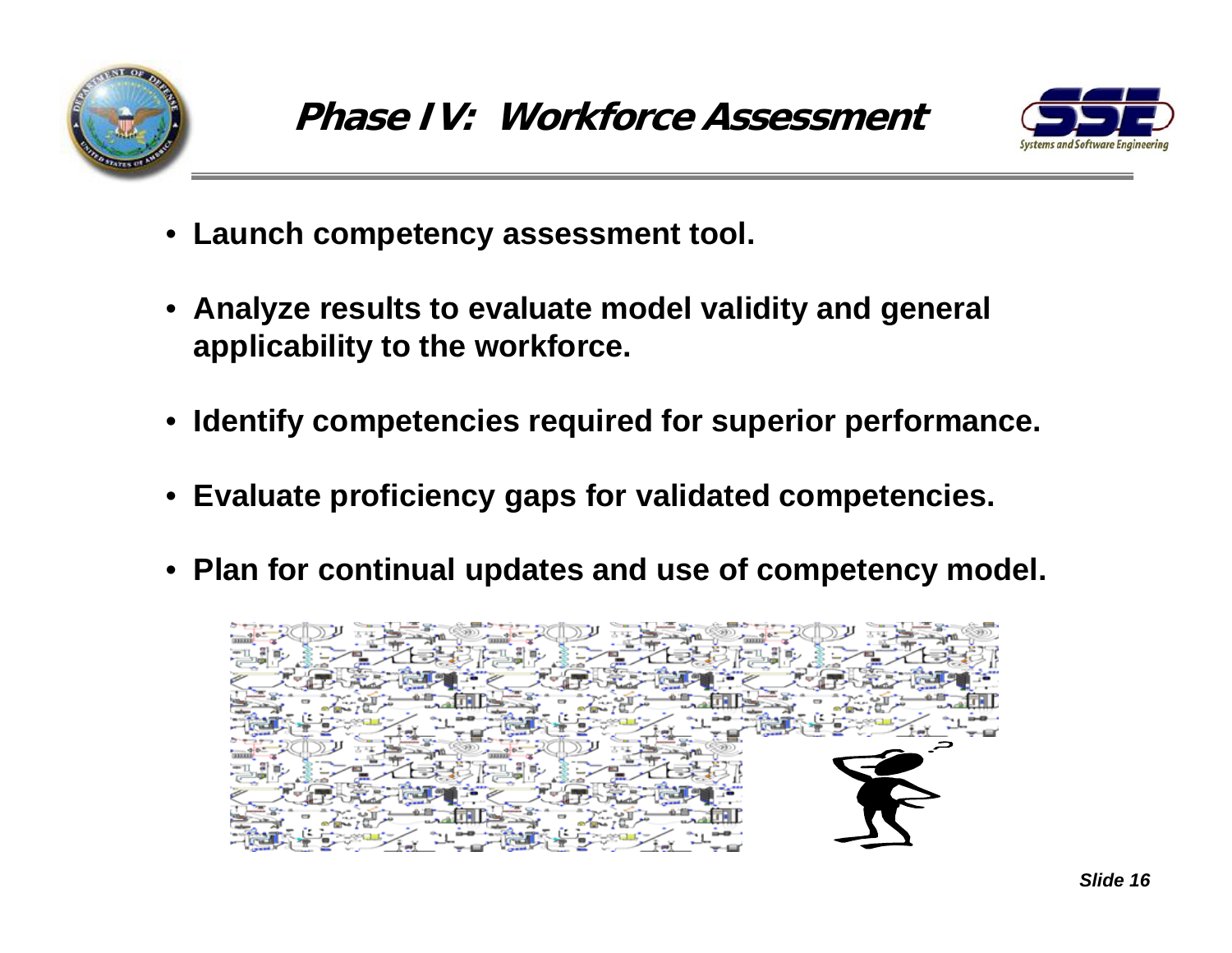



## **Improve the Competency Model:**

- • **Compare and contrast with other competency models – leverage best of the best**
- •**Incorporate results from SE education and research efforts**
- $\bullet$  **Develop a sub-set of "Core SE Competencies" that define the true Systems Engineers**

# **Apply the Competency Model:**

- • **Use the Core Competency sub-set to help identify the true SEs in the SPRDE career field**
- • **Use the model to develop criteria for hiring Entry-level, Journeyman-level, and Highly Qualified Experts**
- $\bullet$  **Use the model to drive SE education, training, and experience opportunities – a guide to where you should apply resources**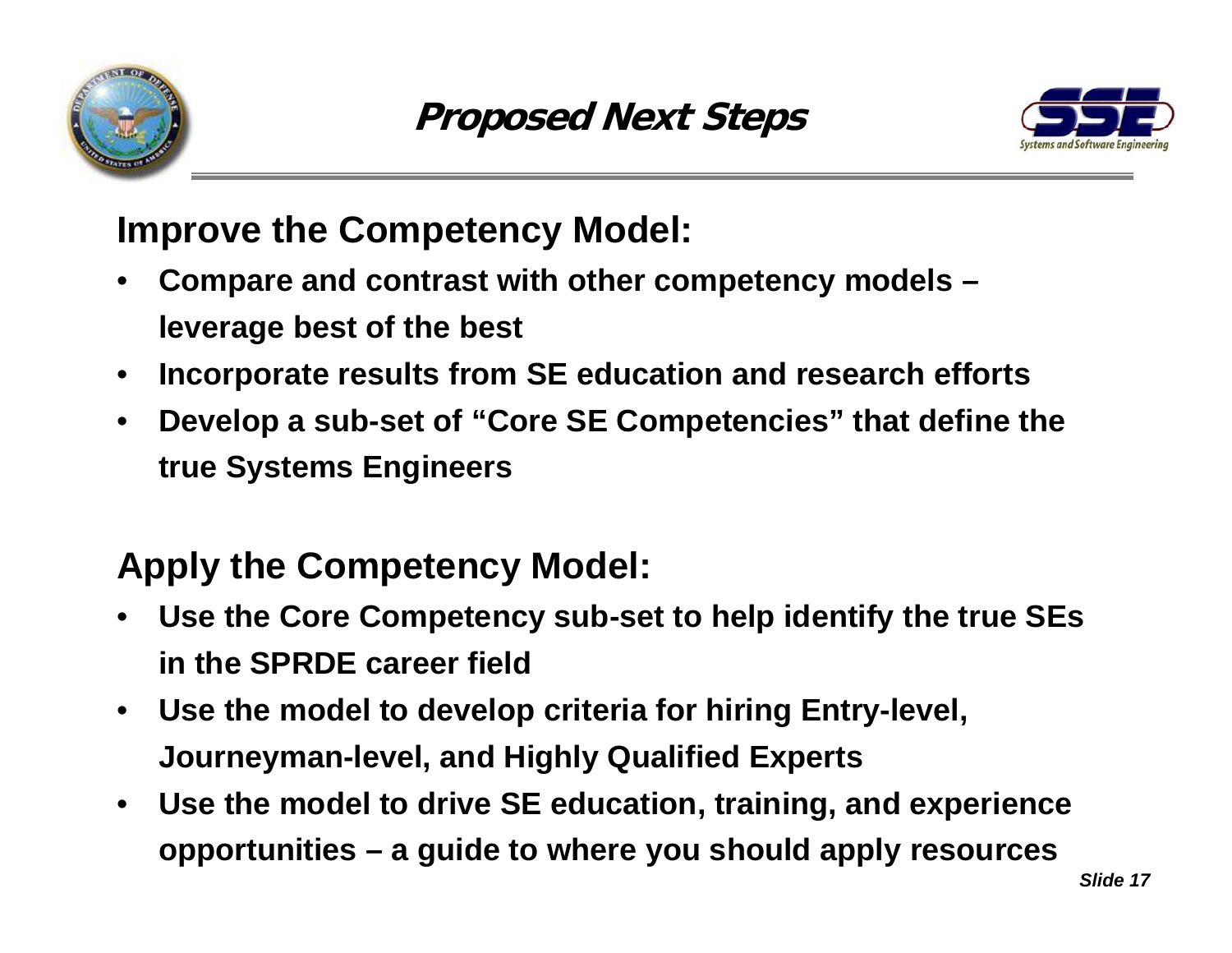



# *To successfully develop and implement a competency management program, you should:*

- **1. Develop a competency management plan.**
- **2. Solicit and obtain senior leadership support.**
- **3. Develop a competency assessment model framework.**
- **4. Validate the model with high-performing subject matter experts.**
- **5. Test and refine the model with input from the functional leaders.**
- **6. Assess the target workforce against the competency model to identify competencies required for superior performance and to evaluate proficiency gaps.**
- **7. Update the plan and apply the competency model as needed.**
- **8. Provide reports.**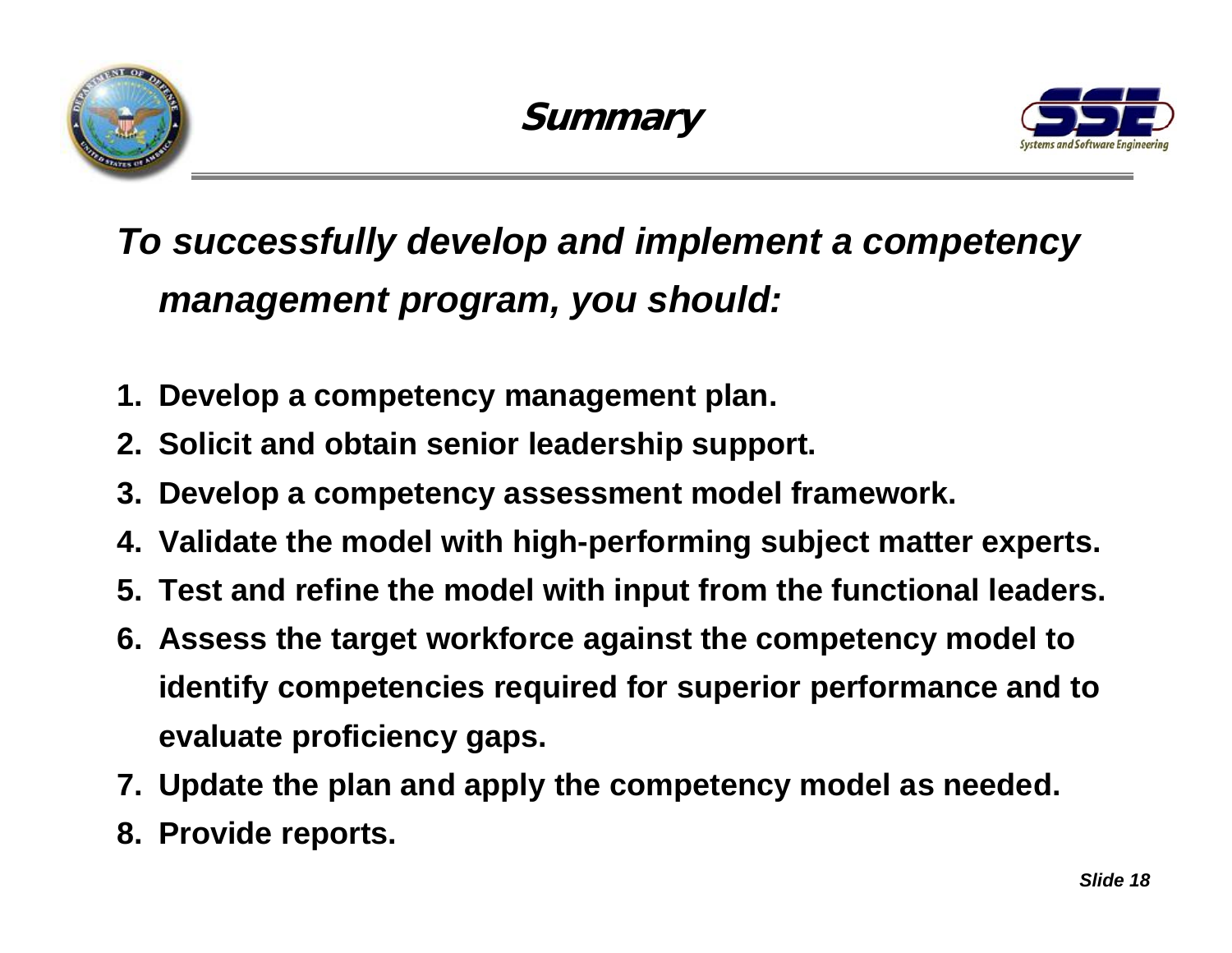



# **Questions?**

## **Don Gelosh, Ph.D., CSEP-Acq Senior Systems Engineer OSD (AT&L) SSE/ED**

**1851 SOUTH BELL STREET CRYSTAL MALL 3 SUITE 102 ARLINGTON, VA 22202** 

**OFFICE: 703-602-0851 EXT 194 FAX: 703-602-3560** 

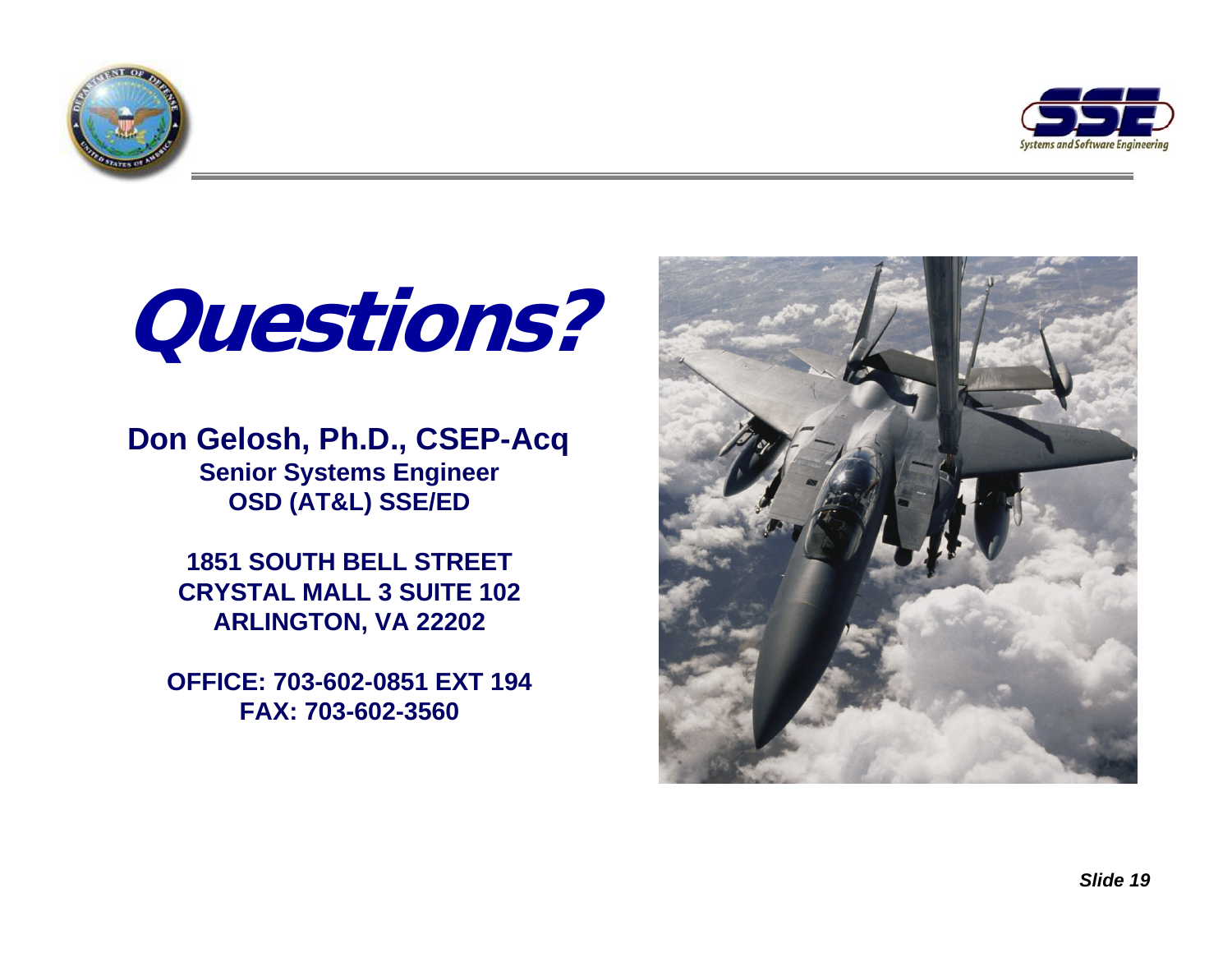



# *Backup Slides*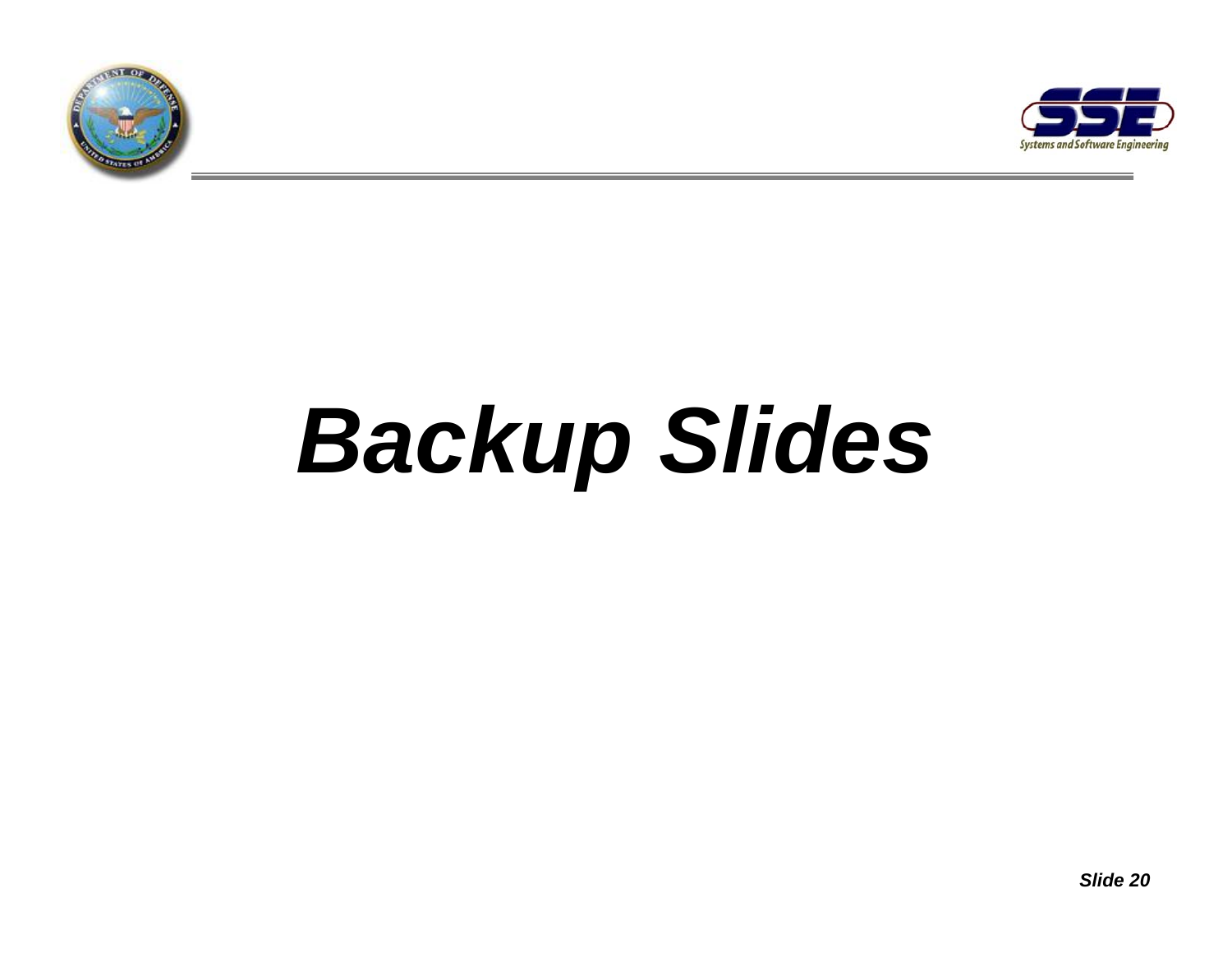



## **INCOSE UK Advisory Board Systems Engineering Competencies Framework**

### **Systems Thinking**

Systems concepts Super-system capability issues Enterprise and technology environment

### **Systems Engineering Management**

Concurrent engineering Enterprise Integration Integration of specialisms Lifecycle process definition Planning, monitoring and controlling

## **Holistic Lifecycle view**

Determine and manage stakeholder requirements *System Design:* Architectural design Concept generation Design for … Functional analysis Interface Management Maintaining Design Integrity Modeling and Simulation Select Preferred SolutionSystem Robustness Integration & Verification ValidationTransition to Operation